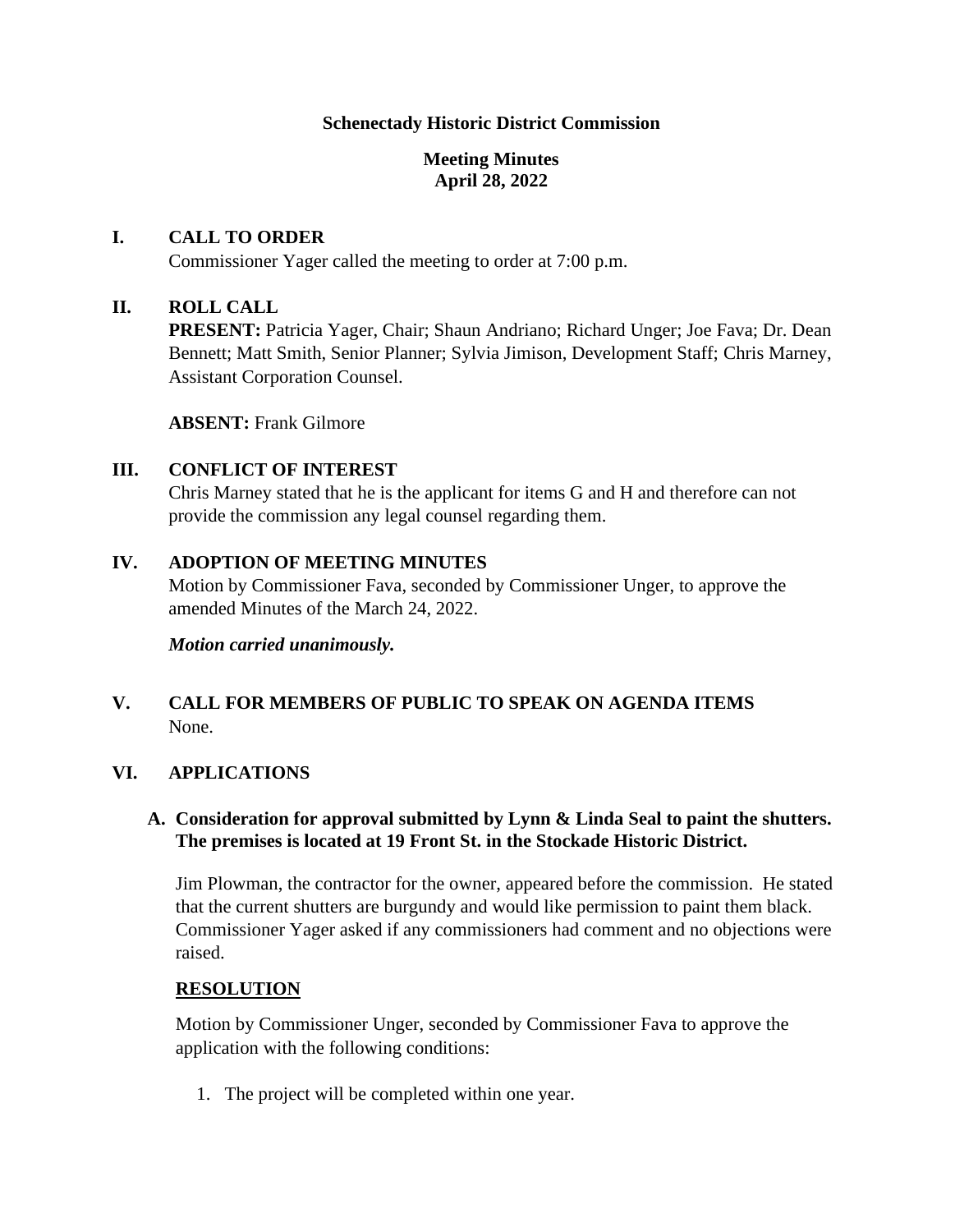And with the following finding of fact:

- 1. This is a Type II SEQRA.
- 2. The Commissioners cited Preservation Standards #2, #5, and #6 as the guidelines for their decision.

*Motion carried unanimously.* 

## **B. Consideration for approval submitted by Erika Winkler to paint the house. The premises is located at 3 Front St. in the Stockade Historic District.**

Erika Winkler appeared before the commission. She explained that she intends to close on the house in the next ten days. She stated that the current paint is peeling and decided to paint the property different colors than currently exist.

Commissioner Yager asked about the window boxes that were mentioned in the application. Ms. Winkler stated that she would like to install some flower boxes below the windows. Commissioner Unger asked if the trim work would be painted blue or white. Ms. Winkler stated that she intended to paint the trim in Platinum Gray. She explained further that any features that are currently painted blue would be repainted the Hale Navy color.

Commissioner Unger asked what material the window boxes would be constructed of. Ms. Winkler stated that they would be wood, and painted the same color as the trimwork.

## **RESOLUTION**

Motion by Commissioner Bennett, seconded by Commissioner Unger to approve the application with the following conditions:

1. The project will be completed within one year.

And with the following finding of fact:

- 1. This is a Type II SEQRA.
- 2. The Commissioners cited Preservation Standards #2, #5, #6, as the guidelines for their decision.

## *Motion carried unanimously.*

## **C. Consideration for approval submitted by Mabel Leon to install a new driveway. The premises is located at 22 Front St. in the Stockade Historic District.**

The applicant decided to reset the existing bricks on the driveway as opposed to replacing the driveway material and therefore does not need approval for the Historic District Commission. The applicant withdrew their application.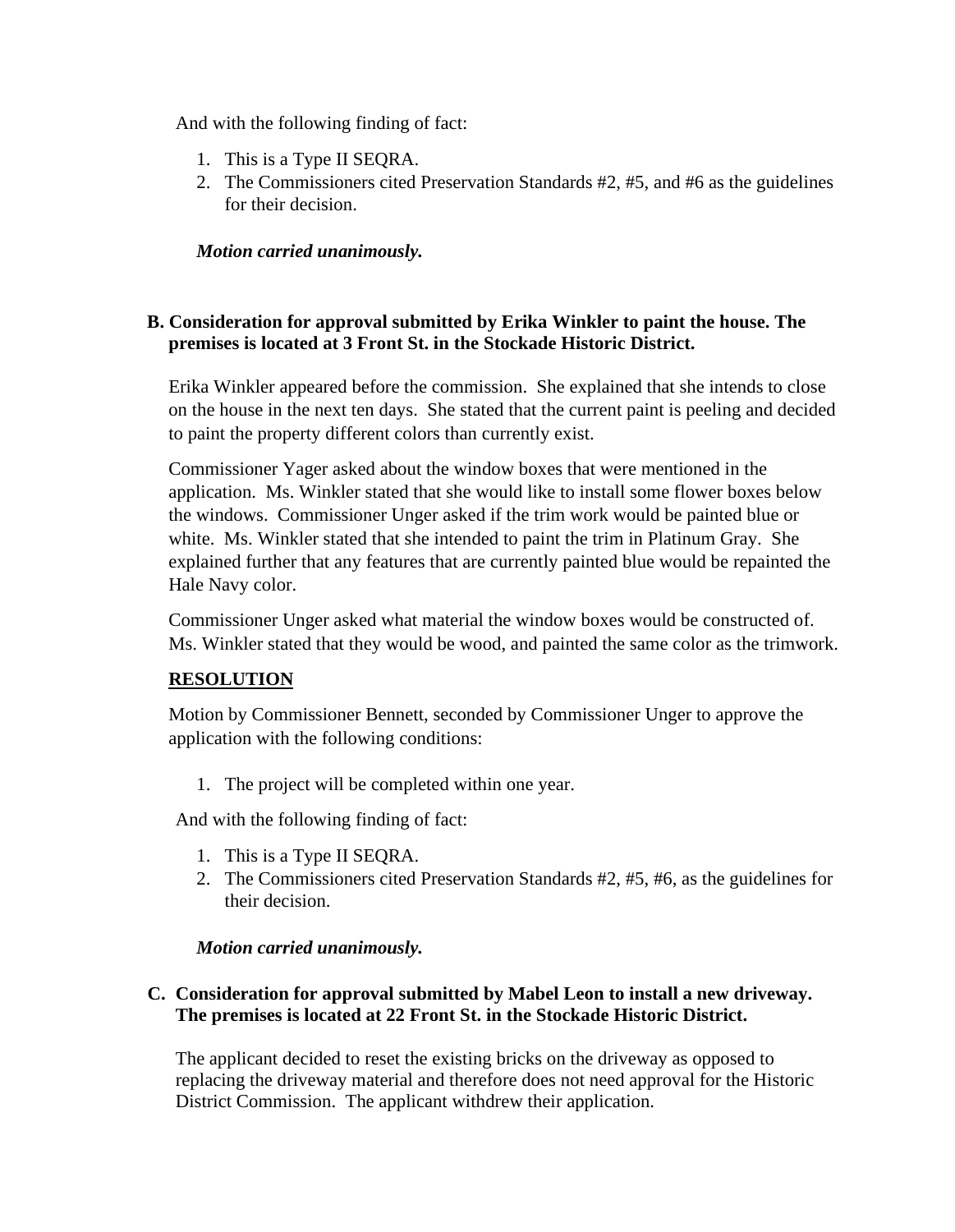## **D. Consideration for approval submitted by Home Evolution Contractor LLC to install a new roof. The premises is located at 32 Washington Ave. in the Stockade Historic District.**

Mary Zawacki, Executive Director of the Schenectady County Historical Society, appeared before the commission. She stated that the current roof is a three-tab shingle, approximately 30 years old and is looking to replace the shingles with an architectural shingle in a similar color.

Commissioner Unger stated that the commission has approved architectural shingle replacements for three-tab shingles on other applications and therefore has no objections.

Commissioner Andriano asked if any of the flashing will be replaced. The applicant stated that the flashing will remain.

# **RESOLUTION**

Motion by Commissioner Unger, seconded by Commissioner Fava to approve the application as submitted with the following conditions:

- 1. The project will be completed within one year.
- 2. The shingles will be in the Castle Gray color.
- 3. Any flashing in need of replacement will be replaced in the same color and material as existing.

And with the following finding of fact:

- 1. This is a Type II SEQRA.
- 2. The Commissioners cited Preservation Standards #2, #5, and #6 as the guideline for their decision.

*Motion carried unanimously.* 

## **E. Consideration for approval submitted by Nancy Baum Delain to replace the front stairs and railing. The premises is located at 107 N. College St. in the Stockade Historic District.**

Ms. Delain appeared before the commission. She stated that the steps are in disrepair and she would like permission to repair or replace them.

Commissioner Yager stated that the bottom stair looks severely deteriorated and is concerned the other steps may not be far behind. She asked what the reasoning was for just doing the repair as opposed to the replacement. Ms. Delain stated that the reasoning is financial. She explained that she believes the contractor she hired to fix the steps will ensure the other two steps are solid.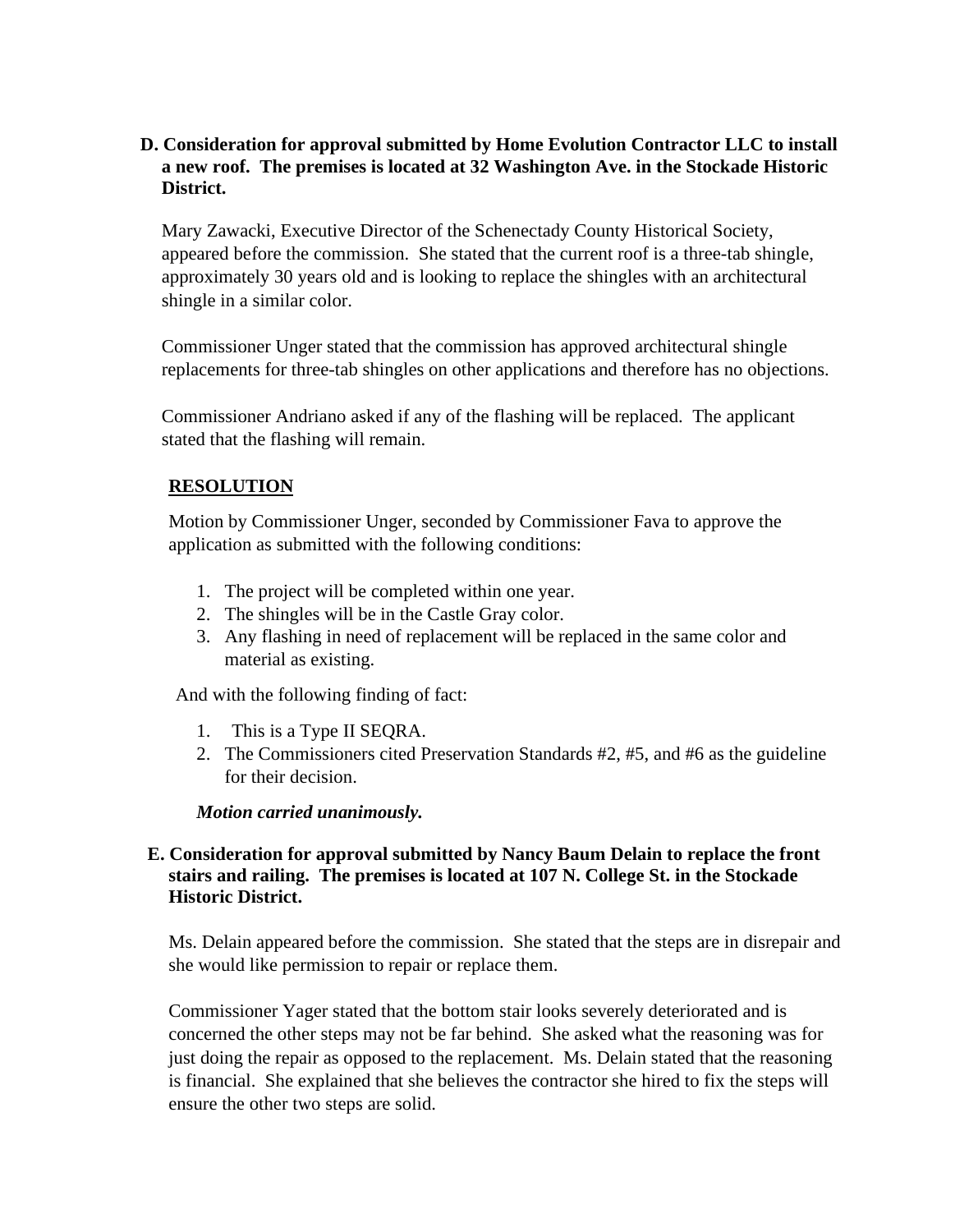Commissioner Bennett asked whether the commission needs to approve a specific railing. Ms. Delain stated that she is proposing a cast iron railing that will be the same or substantially similar to the existing railing. Commissioner Unger stated that there are subtly different cast iron railings throughout the Stockade, so long as the new railings are similar in design.

Commissioner Yager asked if the new bottom tread will have the same lip as the other two treads. Ms. Delain stated that she did not know, but explained that the contractor will either put in a new lip on the bottom step, or cut off the lips on the top treads so they all match. Commissioner Andriano stated that code requires nosings on the treads. He stated further that it is going to be quite difficult to repair the existing step and he doesn't believe that there is enough information to render a decision. He explained that a lot of the discussion has been based off of what the applicant has said the contractor will do, but that he doesn't fully understand whether the contractor will be able to achieve what the applicant has presented. The applicant stated that she will call the contractor to explain what he intends to do to complete the project.

The contractor stated that he intends to form up the sides of the remaining portion of the bottom step and fill it in with concrete to best match the existing steps. Commissioner Andriano stated that it looks like there is some slight reinforcement coming up from the bottom of the step and asked how the contractor intends to tie into that. The contractor stated that he intends to put rebar in to tie the new concrete in to the existing step. Commissioner Andriano stated that the existing step is very jagged and asked if the contractor intends to cut the concrete into a straight line before pouring the new concrete or if intends to try and form to the old concrete. The contractor stated that he intends to use a hammer drill to chip out the jagged edges of the existing step and will cover the formed step with hydraulic cement.

Commissioner Bennett stated that he doesn't believe that the applicant needs to install the heart ornamentation on the railings. The applicant stated that she would be ok with either installing the heart ornamentation or leaving them off and just installing the straight railings.

## **RESOLUTION**

Motion by Commissioner Unger, seconded by Commissioner Fava to approve the application with the following conditions:

- 1. The project will be completed within one year.
- 2. The bottom step will be constructed such that it matches the top two steps in form, texture, and color.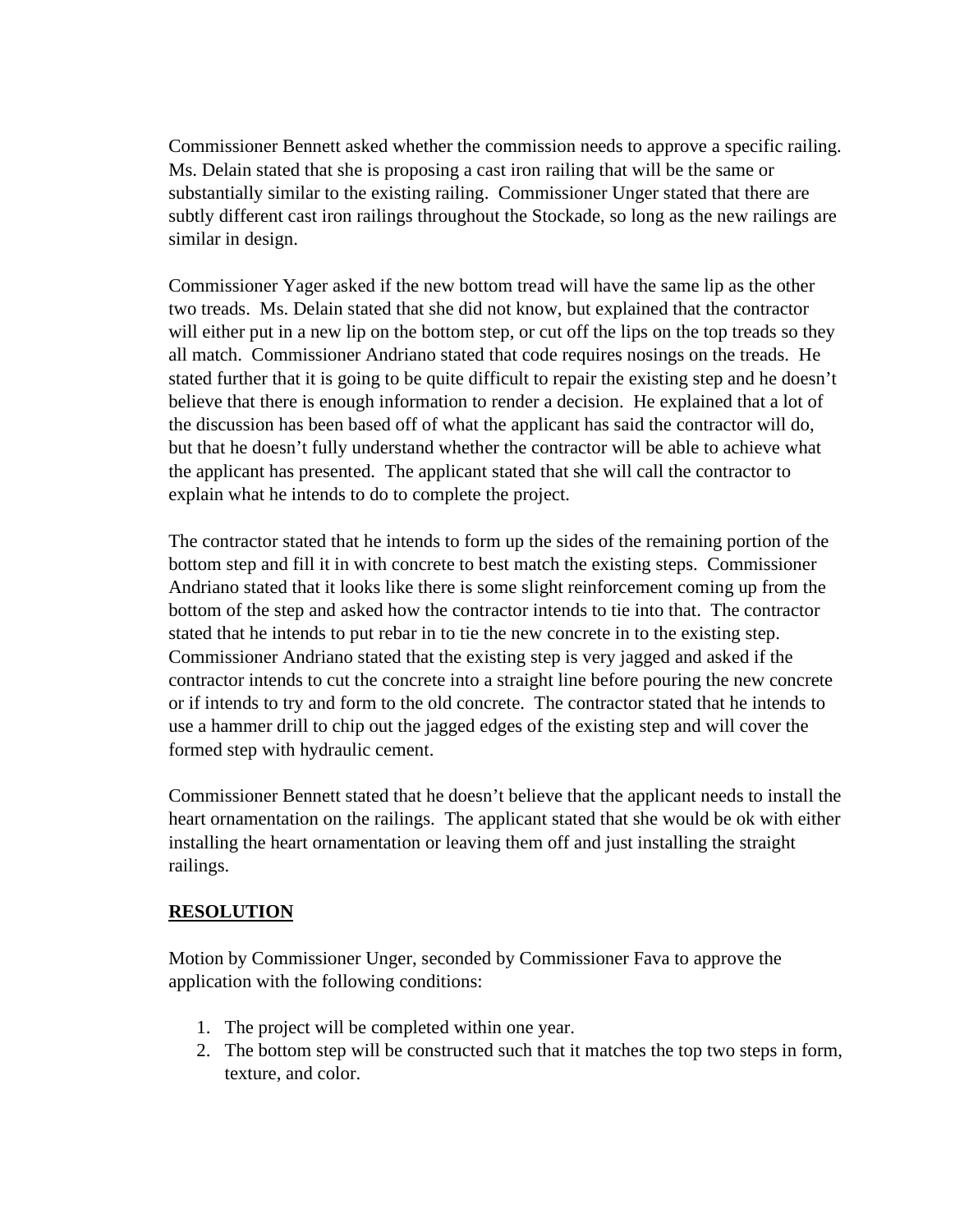3. The railing will be black cast iron of similar design as the existing railing, with or without the heart ornamentation.

And with the following finding of fact:

- 1. This is a Type II SEQRA.
- 2. The Commissioners cited Preservation Standards #2, #5, and #6 as the guideline for their decision.

#### *Motion carried unanimously.*

## **F. Consideration for approval submitted Paul Ambrose to replace the driveway. The premises is located at 1191 Stratford Rd. in the GE Realty Plot Historic District**

Paul Ambrose appeared before the commission. He explained that he would like to narrow the existing driveway and repave it in concrete and that the driveway will be heated. The applicant's contractor stated that he intended to stamp the concrete driveway all the way down to the sidewalk, and the sidewalk would be replaced to match the neighboring sidewalk panels.

Chris Marney suggested that the commission also give approval for the sidewalk installation, as the building department may request formal approval for its replacement.

## **RESOLUTION**

Motion by Commissioner Unger, seconded by Commissioner Bennett to approve the application with the following conditions:

- 1. The project will be completed within one year.
- 2. The new driveway will be tinted and stamped concrete from the sidewalk to the garage as per the sample provided to the commission, and the sidewalk being replaced will be completed in a standard finish and meeting all city code requirements.

And with the following finding of fact:

- 1. This is a Type II SEQRA.
- 2. The Commissioners cited Preservation Standards #2, #5 and #6 as the guideline for their decision.

*Motion carried unanimously.* 

**G. Consideration submitted by Chris Marney to request an extension of a prior approval. The premises is located at 205 Union St. in the Stockade Historic District.**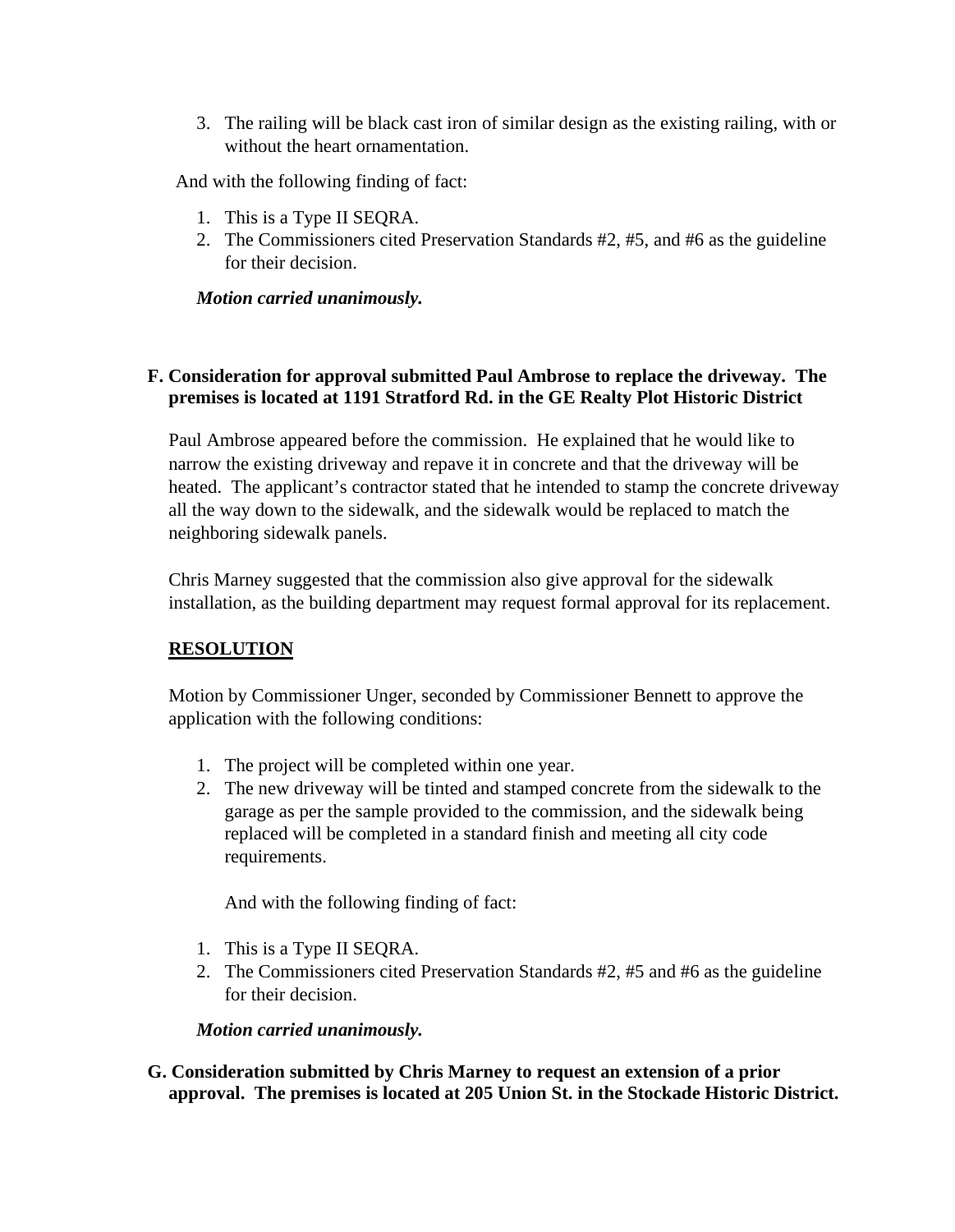Chris Marney appeared before the commission and stated that he is requesting a two-year extension on the previous approval to provide enough time to complete the project. In addition, he stated that there are some modifications to the original application that he is requesting as well. He explained that he has since discovered that the original entry door was once much larger and he is looking to restore the doorway to its original size. Additionally he stated that he was originally looking to install two gas lamps and an overhead lamp, but has decided that it would look too busy, so he would instead like to install a recessed overhead light in lieu of the lamp, while keeping the two proposed gas lamps. Lastly, Mr. Marney stated that the current windows are a two-over-two lite configuration, and would like to restore the windows to the original six-over-six lite configuration by milling and installing new muntins.

#### **RESOLUTION**

Motion by Commissioner Fava, seconded by Commissioner Bennett to approve the application as submitted with the following conditions:

1. The project will be completed within two years.

And with the following finding of fact:

1. This is a Type II SEQRA.

*Motion carried unanimously.* 

## **H. Consideration submitted by 145 Barrett Street, LLC for a recommendation to be designated as a historic structure. The premises is located at 145 Barrett St.**

Chris Marney appeared before the commission. He explained that he is working with a potential tenant of the building that would like to open a music venue. He stated that he is looking to designate the property as a historic structure. He explained that the designation would create an historic overlay zoning district on his parcel and would subject the property to review by the Historic District Commission on any exterior modifications. Mr. Marney stated that the designation also makes available some local property tax exemptions.

Commissioner Bennett asked whether the commission's decision whether to make a recommendation is just one step in the process. Mr. Marney stated that it is. Commissioner Bennett asked whether there's an exit clause if in the future, the current or future owner decided they no longer wished to have the historic designation. Mr. Marney stated that the designation is a function of the zoning code, and a request to be removed as a historic structure would require a rezoning application to the city council.

## **RESOLUTION**